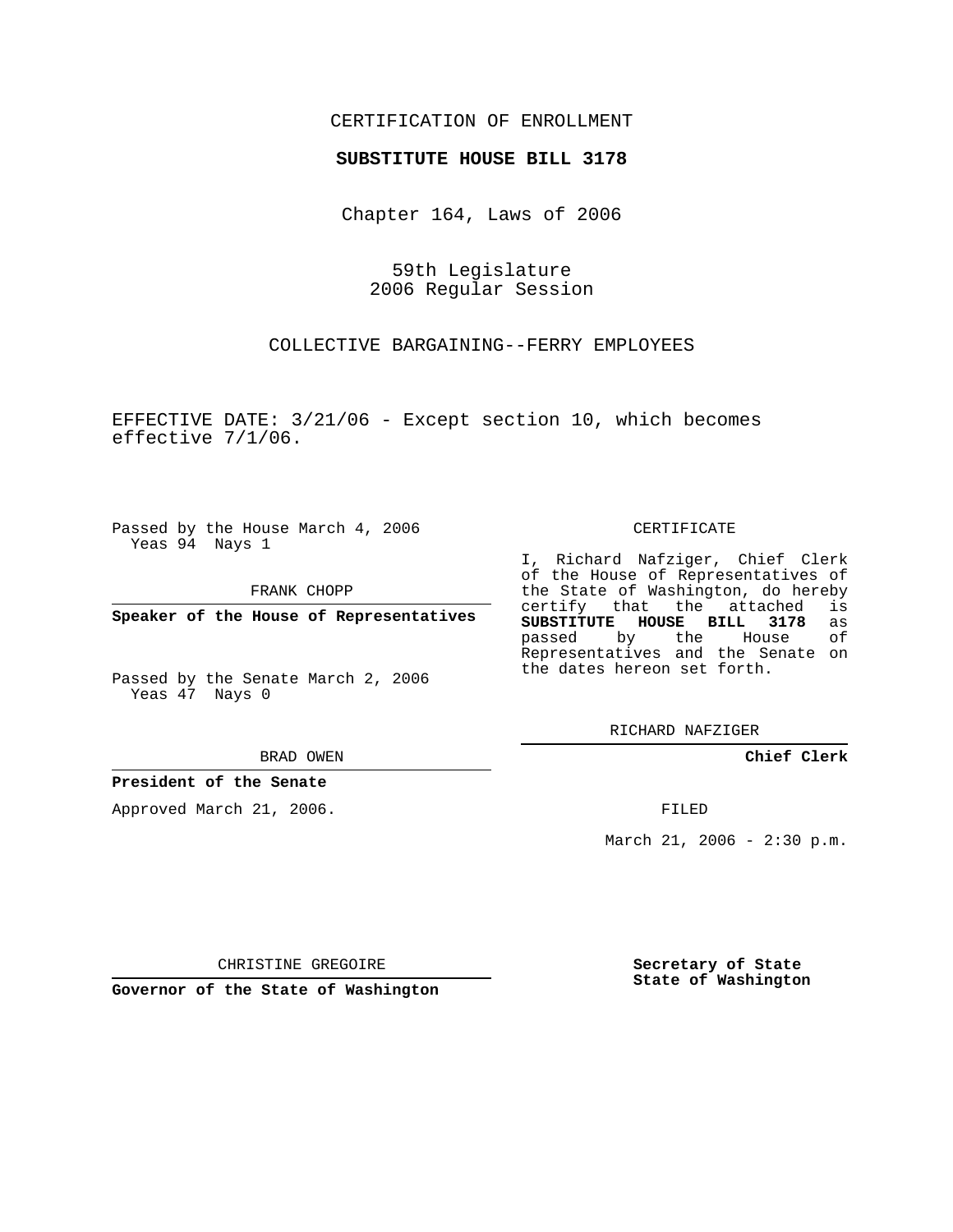## **SUBSTITUTE HOUSE BILL 3178** \_\_\_\_\_\_\_\_\_\_\_\_\_\_\_\_\_\_\_\_\_\_\_\_\_\_\_\_\_\_\_\_\_\_\_\_\_\_\_\_\_\_\_\_\_

\_\_\_\_\_\_\_\_\_\_\_\_\_\_\_\_\_\_\_\_\_\_\_\_\_\_\_\_\_\_\_\_\_\_\_\_\_\_\_\_\_\_\_\_\_

AS AMENDED BY THE SENATE

Passed Legislature - 2006 Regular Session

**State of Washington 59th Legislature 2006 Regular Session**

**By** House Committee on Commerce & Labor (originally sponsored by Murray and Woods; by request of Department of Transportation)

READ FIRST TIME 02/13/06.

1 AN ACT Relating to collective bargaining by state ferry employees; amending RCW 47.64.011, 47.64.120, 47.64.130, 47.64.140, 47.64.170, 47.64.200, 47.64.210, 47.64.220, 47.64.220, 47.64.230, 47.64.270, and 47.64.280; adding new sections to chapter 47.64 RCW; creating a new section; repealing RCW 47.64.180, 47.64.190, and 47.64.240; providing an effective date; providing an expiration date; and declaring an emergency.

8 BE IT ENACTED BY THE LEGISLATURE OF THE STATE OF WASHINGTON:

 9 **Sec. 1.** RCW 47.64.011 and 1983 c 15 s 2 are each amended to read 10 as follows:

11 As used in this chapter, unless the context otherwise requires, the 12 definitions in this section shall apply.

13 (1) ((<del>"Arbitration" means the procedure whereby the parties</del> 14 involved in an impasse submit their differences to a third party for a 15 final and binding decision or as provided in this chapter.

16 (2) "Arbitrator" means either a single arbitrator or a panel of 17 three arbitrators as provided in RCW 47.64.240.

18  $(3)$ ) "Collective bargaining representative" means the persons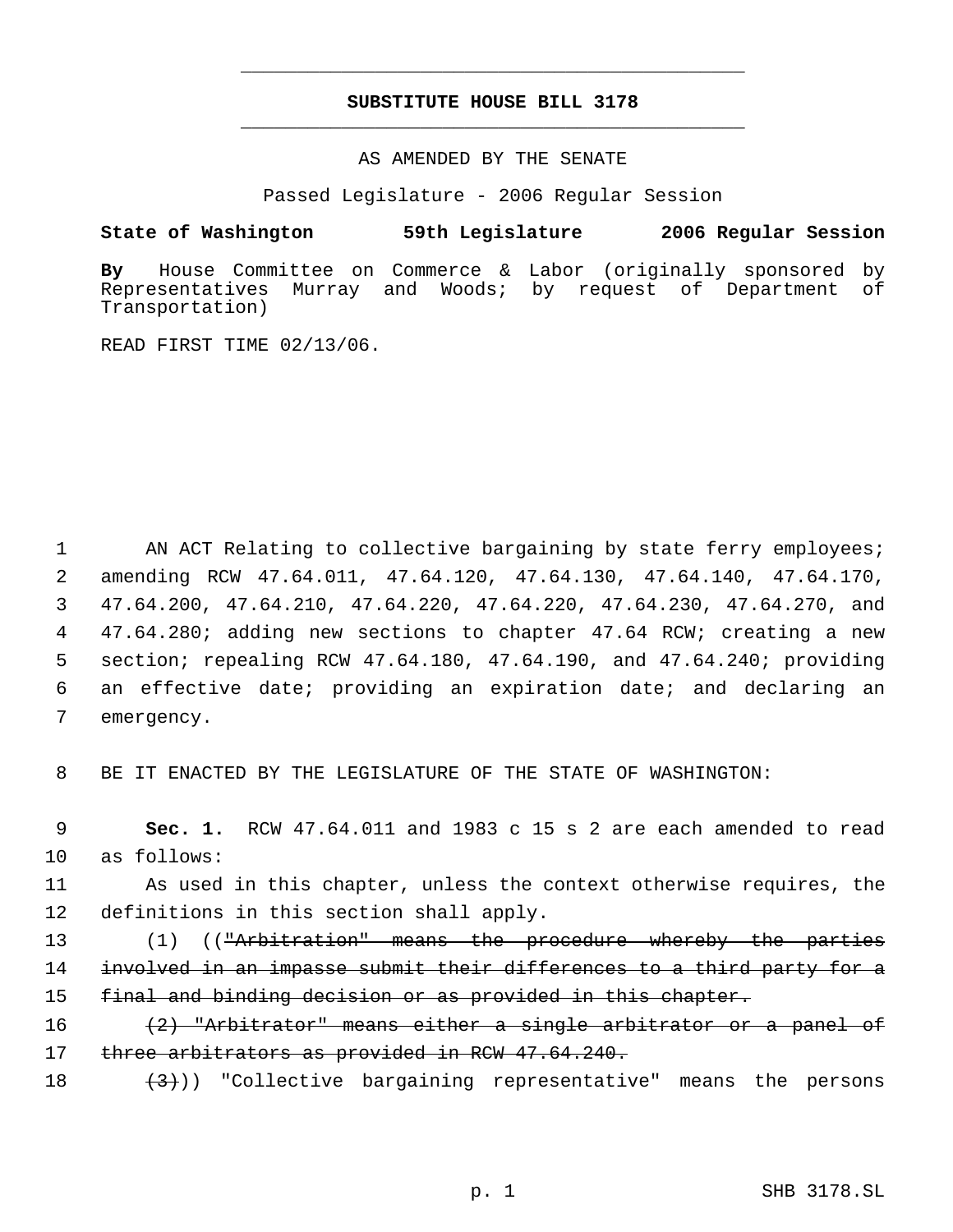1 designated by the ((secretary of transportation)) governor and employee organizations to be the exclusive representatives during collective bargaining negotiations.

 (((4))) (2) "Commission" means the marine employees' commission created in RCW 47.64.280.

 (3) "Department of transportation" means the department as defined in RCW 47.01.021.

(4) "Employer" means the state of Washington.

 (5) "Ferry employee" means any employee of the marine transportation division of the department of transportation who is a member of a collective bargaining unit represented by a ferry employee organization and does not include an exempt employee pursuant to RCW 41.06.079.

 (6) "Ferry employee organization" means any labor organization recognized to represent a collective bargaining unit of ferry employees.

17 (7) (("Ferry system management" means those management personnel of 18 the marine transportation division of the department of transportation 19 who have been vested with the day-to-day management responsibilities of 20 the Washington state ferry system by the transportation commission and who are not members of a collective bargaining unit represented by a 22 ferry employee organization.

 $(8)$ )) "Lockout" means the refusal of ((ferry system management)) 24 the employer to furnish work to ferry employees in an effort to get ferry employee organizations to make concessions during collective bargaining, grievance, or other labor relation negotiations. Curtailment of employment of ferry employees due to lack of work 28 resulting from a strike or work stoppage( $(-$  as defined in subsection  $(11)$  of this section,  $)$  shall not be considered a lockout.

 (((9) "Marine employees' commission" means the commission created in RCW 47.64.280.

 $(10)$ )  $(8)$  "Office of financial management" means the office as created in RCW 43.41.050.

34 (( $(11)$ )) (9) "Strike or work stoppage" means a ferry employee's refusal, in concerted action with others, to report to duty, or his or her willful absence from his or her position, or his or her stoppage or slowdown of work, or his or her abstinence in whole or in part from the full, faithful, and proper performance of the duties of employment, for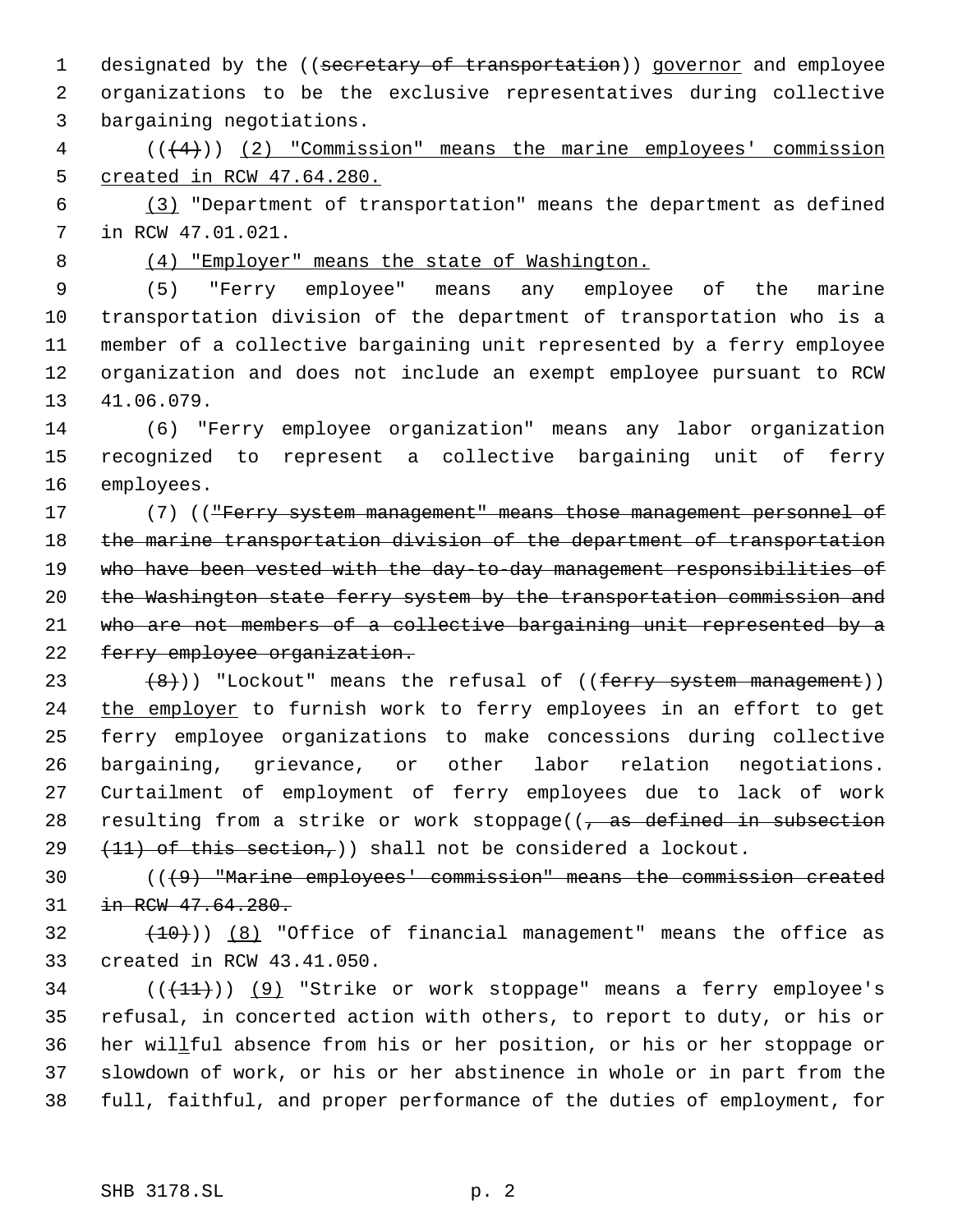the purpose of inducing, influencing, or coercing a change in conditions, compensation, rights, privileges, or obligations of his, her, or any other ferry employee's employment. A refusal, in good faith, to work under conditions which pose an endangerment to the health and safety of ferry employees or the public, as determined by the master of the vessel, shall not be considered a strike for the purposes of this chapter.

8 (( $(12)$  "Transportation commission" means the commission as defined 9 in RCW  $47.01.021.$ )

 NEW SECTION. **Sec. 2.** A new section is added to chapter 47.64 RCW to read as follows:

 (1) For the purpose of negotiating collective bargaining agreements under this chapter, the employer shall be represented by the governor or governor's designee.

 (2) Two or more ferry employee organizations may, upon agreement of the parties, negotiate, as a coalition with the employer representative as designated in subsection (1) of this section, a multiunion collective bargaining agreement on behalf of all the employees in ferry employee organization bargaining units that the exclusive bargaining representatives represent. The coalition shall bargain for a multiunion collective bargaining agreement covering all of the employees represented by the coalition. The governor's designee and the exclusive bargaining representative or representatives are authorized to enter into supplemental bargaining of bargaining unit- specific issues for inclusion in or as an addendum to the multiunion collective bargaining agreement, subject to the parties' agreement regarding the issues and procedures for supplemental bargaining. Nothing in this section impairs the right of each ferry employee organization to negotiate a collective bargaining agreement exclusive to the bargaining unit it represents.

 **Sec. 3.** RCW 47.64.120 and 1997 c 436 s 1 are each amended to read as follows:

33 (1) ((Ferry system management)) The employer and ferry system employee organizations, through their collective bargaining representatives, shall meet at reasonable times, to negotiate in good faith with respect to wages, hours, working conditions, insurance, and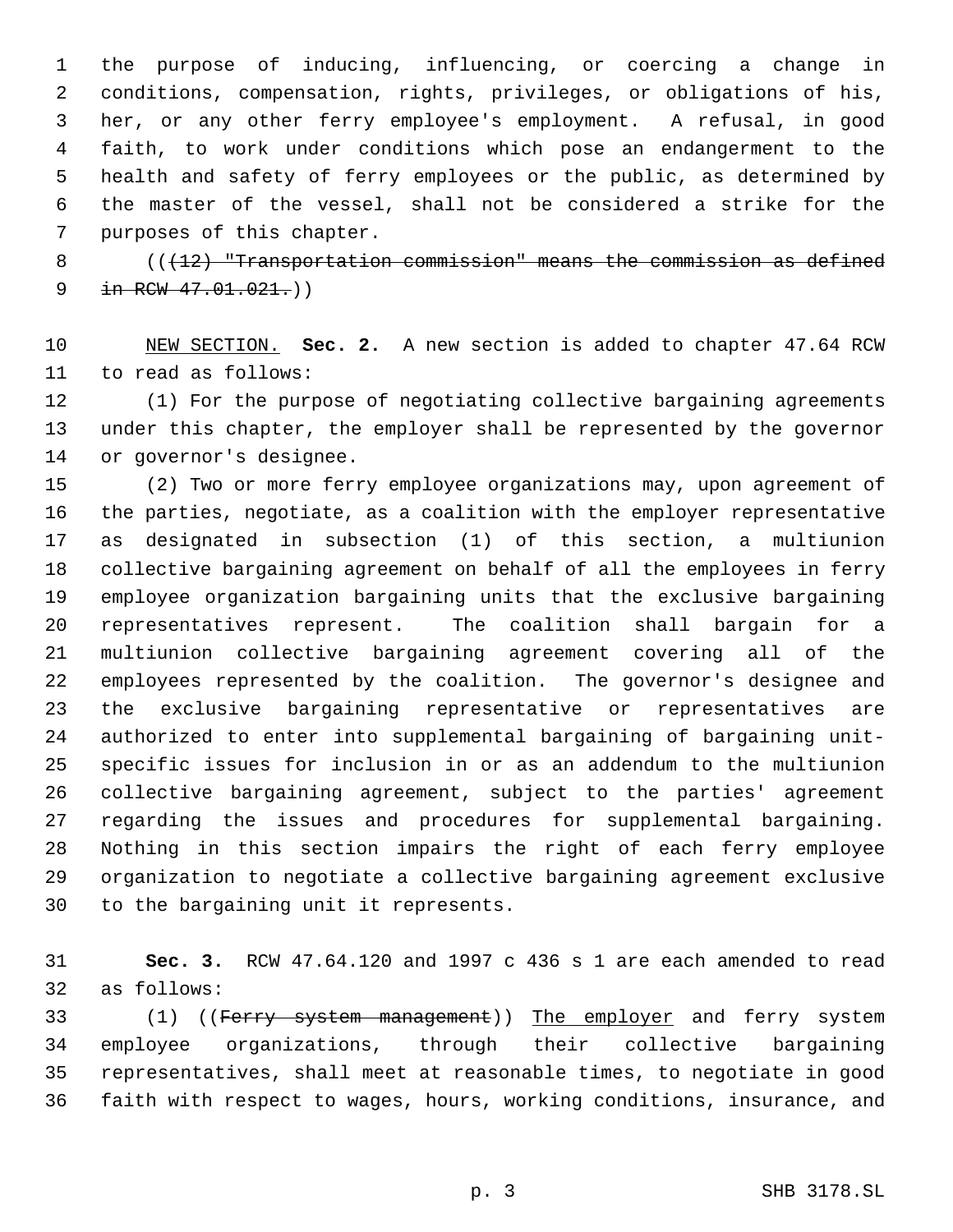health care benefits as limited by RCW 47.64.270, and other matters mutually agreed upon. Employer funded retirement benefits shall be provided under the public employees retirement system under chapter 41.40 RCW and shall not be included in the scope of collective bargaining.

 (2) Upon ratification of bargaining agreements, ferry employees are entitled to an amount equivalent to the interest earned on retroactive compensation increases. For purposes of this section, the interest earned on retroactive compensation increases is the same monthly rate of interest that was earned on the amount of the compensation increases while held in the state treasury. The interest will be computed for each employee until the date the retroactive compensation is paid, and must be allocated in accordance with appropriation authority. The interest earned on retroactive compensation is not considered part of the ongoing compensation obligation of the state and is not compensation earnable for the purposes of chapter 41.40 RCW. Negotiations shall also include grievance procedures for resolving any questions arising under the agreement, which shall be embodied in a written agreement and signed by the parties.

 (3) Except as otherwise provided in this chapter, if a conflict exists between an executive order, administrative rule, or agency policy relating to wages, hours, and terms and conditions of employment 23 and a collective bargaining agreement negotiated under this chapter, the collective bargaining agreement shall prevail. A provision of a collective bargaining agreement that conflicts with the terms of a 26 statute is invalid and unenforceable.

 **Sec. 4.** RCW 47.64.130 and 1983 c 15 s 4 are each amended to read as follows:

29 (1) It is an unfair labor practice for ((ferry system management)) 30 the employer or its representatives:

 (a) To interfere with, restrain, or coerce employees in the exercise of the rights guaranteed by this chapter;

 (b) To dominate or interfere with the formation or administration of any employee organization or contribute financial or other support 35 to it( $\left(\div\right)$  PROVIDED, That)). However, subject to rules made by the commission pursuant to RCW 47.64.280, an employer shall not be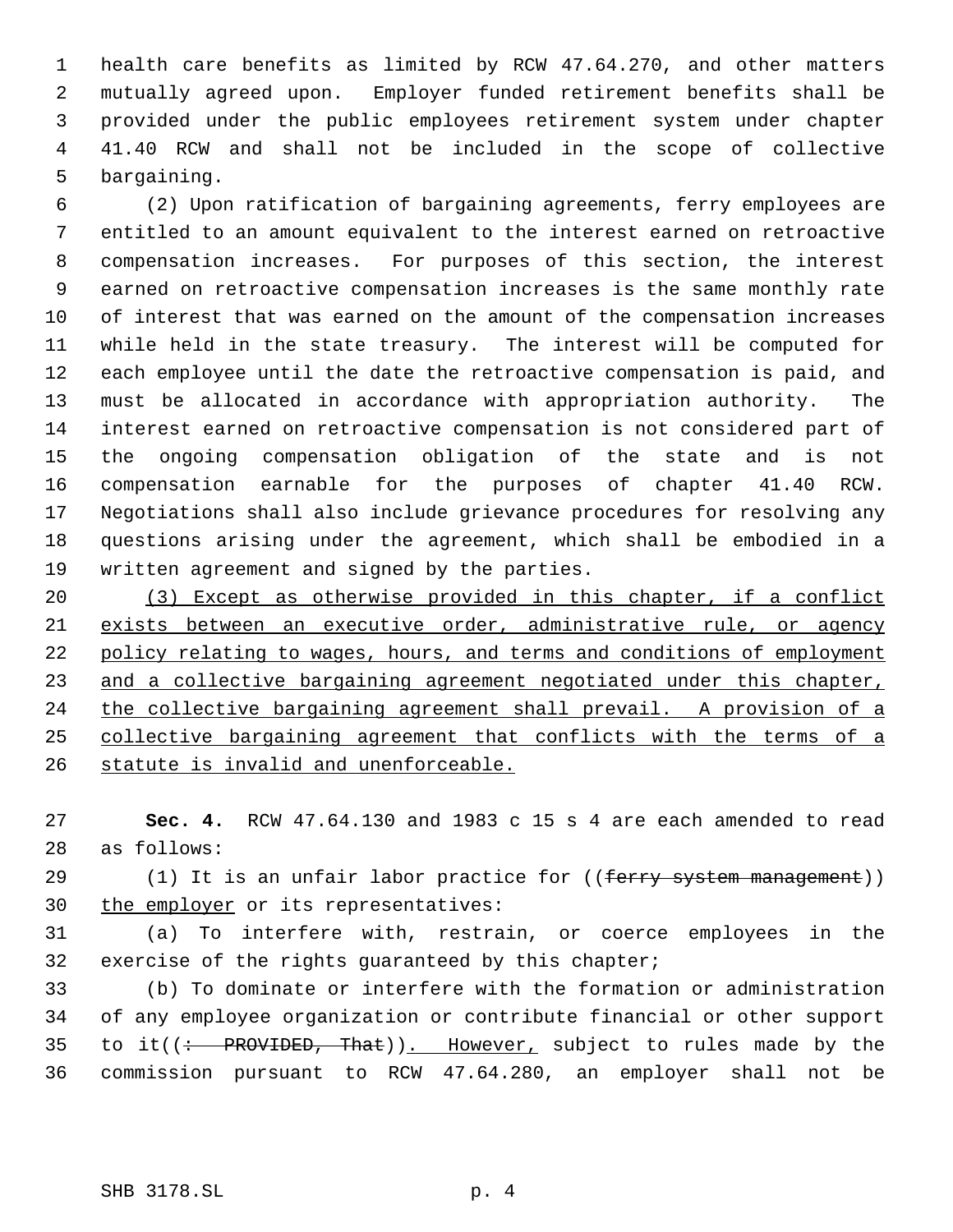prohibited from permitting employees to confer with it or its representatives or agents during working hours without loss of time or pay;

 (c) To encourage or discourage membership in any employee organization by discrimination in regard to hiring, tenure of employment, or any term or condition of employment, but nothing contained in this subsection prevents an employer from requiring, as a condition of continued employment, payment of periodic dues and fees uniformly required to an exclusive bargaining representative pursuant 10 to RCW 47.64.160((: PROVIDED, That)). However, nothing prohibits 11 ((ferry system management)) the employer from agreeing to obtain employees by referral from a lawful hiring hall operated by or participated in by a labor organization;

 (d) To discharge or otherwise discriminate against an employee 15 because he has filed charges or given testimony under this chapter;

 (e) To refuse to bargain collectively with the representatives of its employees.

(2) It is an unfair labor practice for an employee organization:

 (a) To restrain or coerce (i) employees in the exercise of the 20 rights guaranteed by this chapter((: PROVIDED, That this paragraph)). However, this subsection does not impair the right of an employee organization to prescribe its own rules with respect to the acquisition or retention of membership therein, or (ii) an employer in the selection of his representatives for the purposes of collective bargaining or the adjustment of grievances;

 (b) To cause or attempt to cause an employer to discriminate against an employee in violation of subsection (1)(c) of this section; 28 (c) To refuse to bargain collectively with an employer( $\frac{1}{2}$  when it 29 is the representative of its employees subject to RCW  $47.64.170$ )).

 (3) The expression of any view, argument, or opinion, or the dissemination thereof to the public, whether in written, printed, graphic, or visual form, shall not constitute or be evidence of an unfair labor practice under any of the provisions of this chapter, if the expression contains no threat of reprisal or force or promise of benefit.

 **Sec. 5.** RCW 47.64.140 and 1989 c 373 s 25 are each amended to read as follows: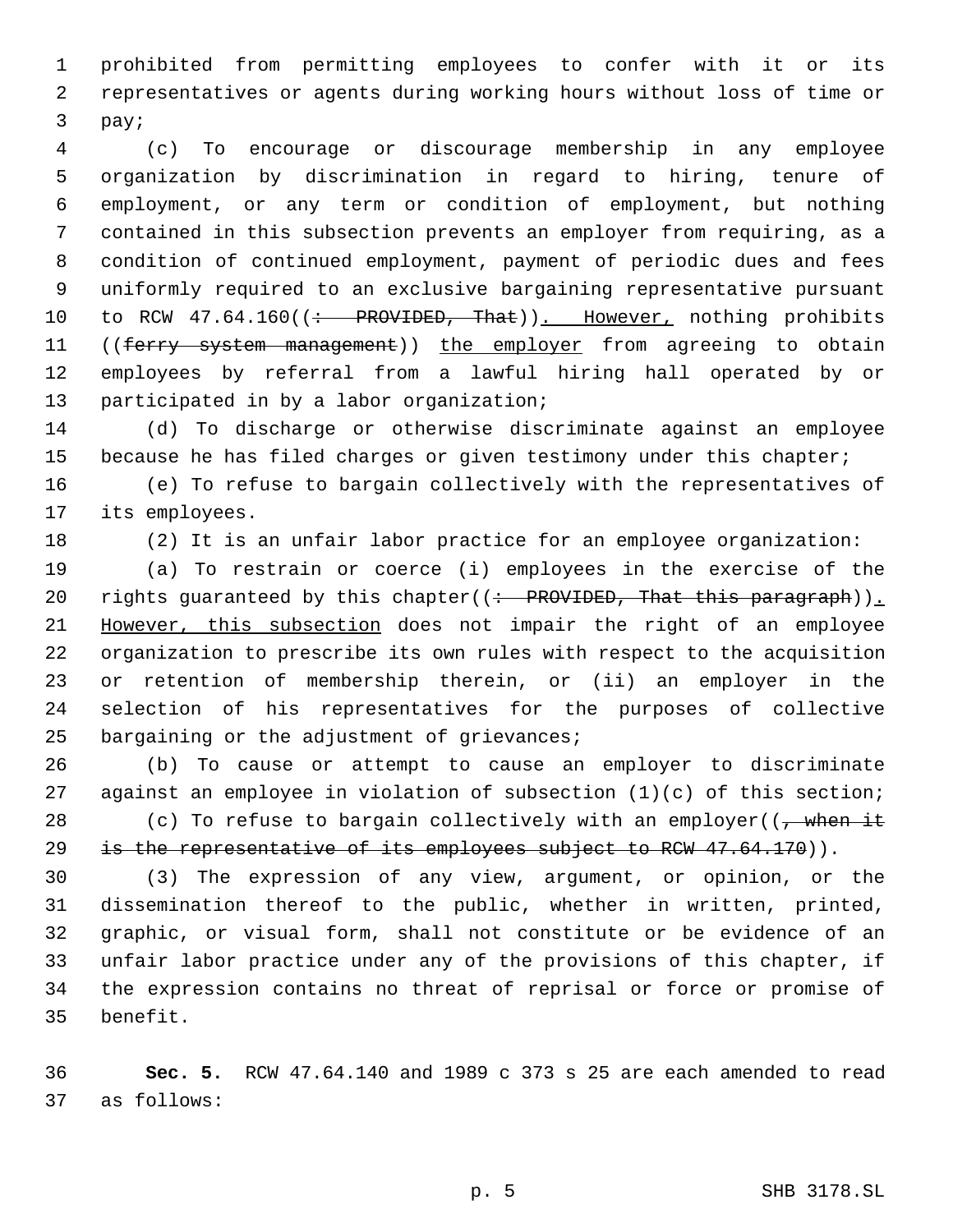(1) It is unlawful for any ferry system employee or any employee organization, directly or indirectly, to induce, instigate, encourage, authorize, ratify, or participate in a strike or work stoppage against the ferry system.

5 (2) It is unlawful for ((<del>ferry system management</del>)) the employer to authorize, consent to, or condone a strike or work stoppage; or to conduct a lockout; or to pay or agree to pay any ferry system employee for any day in which the employee participates in a strike or work stoppage; or to pay or agree to pay any increase in compensation or benefits to any ferry system employee in response to or as a result of any strike or work stoppage or any act that violates subsection (1) of this section. It is unlawful for any official, director, or representative of the ferry system to authorize, ratify, or participate in any violation of this subsection. Nothing in this subsection prevents new or renewed bargaining and agreement within the scope of negotiations as defined by this chapter, at any time. No collective bargaining agreement provision regarding suspension or modification of any court-ordered penalty provided in this section is binding on the courts.

 (3) In the event of any violation or imminently threatened violation of subsection (1) or (2) of this section, any citizen domiciled within the jurisdictional boundaries of the state may petition the superior court for Thurston county for an injunction restraining the violation or imminently threatened violation. Rules of civil procedure regarding injunctions apply to the action. However, the court shall grant a temporary injunction if it appears to the court that a violation has occurred or is imminently threatened; the plaintiff need not show that the violation or threatened violation would greatly or irreparably injure him or her; and no bond may be required of the plaintiff unless the court determines that a bond is necessary in the public interest. Failure to comply with any temporary or permanent injunction granted under this section is a contempt of court as provided in chapter 7.21 RCW. The court may impose a penalty of up to ten thousand dollars for an employee organization or the ferry system, for each day during which the failure to comply continues. The sanctions for a ferry employee found to be in contempt shall be as provided in chapter 7.21 RCW. An individual or an employee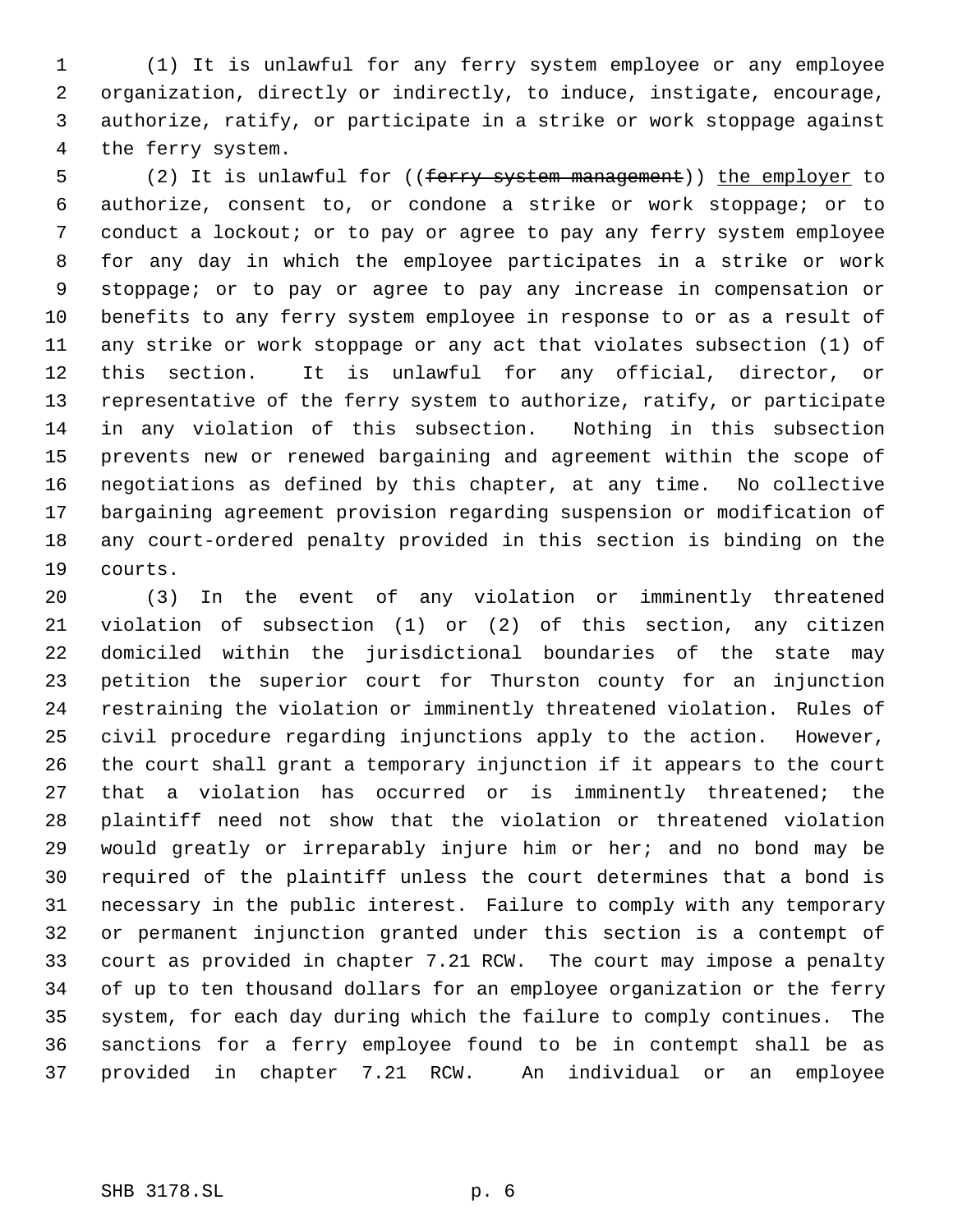organization which makes an active good faith effort to comply fully with the injunction shall not be deemed to be in contempt.

 (4) The right of ferry system employees to engage in strike or work slowdown or stoppage is not granted and nothing in this chapter may be construed to grant such a right.

 (5) Each of the remedies and penalties provided by this section is separate and several, and is in addition to any other legal or equitable remedy or penalty.

 (6) In addition to the remedies and penalties provided by this section the successful litigant is entitled to recover reasonable attorney fees and costs incurred in the litigation.

 (7) Notwithstanding the provisions of chapter 88.04 RCW and chapter 13 88.08 RCW, the department of transportation shall ((promulgate)) adopt 14 rules ((and regulations)) allowing vessels, as defined in RCW 15 ((88.04.300)) 88.04.015, as well as other watercraft, to engage in emergency passenger service on the waters of Puget Sound in the event ferry employees engage in a work slowdown or stoppage. Such emergency 18 rules ((and regulations)) shall allow emergency passenger service on the waters of Puget Sound within seventy-two hours following a work 20 slowdown or stoppage. Such rules ((and regulations)) that are 21 ((promulgated)) adopted shall give due consideration to the needs and the health, safety, and welfare of the people of the state of Washington.

 **Sec. 6.** RCW 47.64.170 and 1983 c 15 s 8 are each amended to read as follows:

 (1) Any ferry employee organization certified as the bargaining representative shall be the exclusive representative of all ferry employees in the bargaining unit and shall represent all such employees fairly.

 (2) A ferry employee organization or organizations and the 31 ((secretary of transportation)) governor may each designate any individual as its representative to engage in collective bargaining negotiations.

34 (3) Negotiating sessions, including strategy meetings of ((ferry system management)) the employer or employee organizations, mediation, and the deliberative process of arbitrators are exempt from the provisions of chapter 42.30 RCW. Hearings conducted by arbitrators may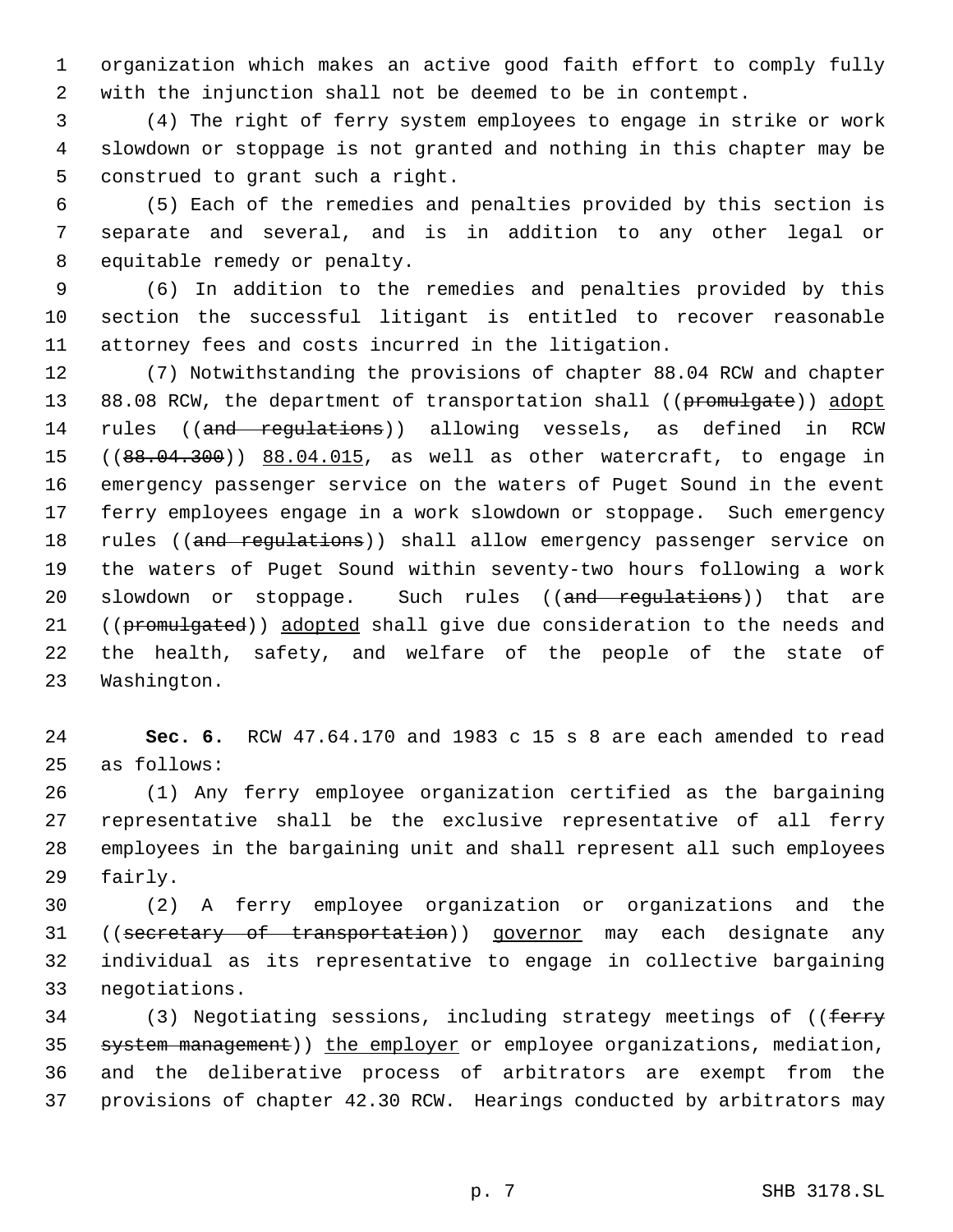1 be open to the public by mutual consent of the parties. ((Any meeting of the transportation commission, during which a collective bargaining agreement is subject to ratification, shall be open to the public.))

 (4) Terms of any collective bargaining agreement may be enforced by civil action in Thurston county superior court upon the initiative of either party.

 (5) Ferry system employees or any employee organization shall not 8 negotiate or attempt to negotiate directly with ((a member of the 9 transportation commission if the commission has)) anyone other than the person who has been appointed or authorized a bargaining representative for the purpose of bargaining with the ferry employees or their 12 representative((, unless the member of the commission is the designated 13 bargaining representative of the ferry system)).

 (6)(a) The negotiation of a proposed collective bargaining 15 agreement by representatives of ((ferry system management)) the 16 employer and a ferry employee organization shall commence ((in each 17 odd-numbered year immediately following adoption by the legislature and 18 approval by the governor of the biennial budget)) on or about September 19 1st of every odd-numbered year. However, negotiations for the 2007-20 2009 biennial agreements may commence at any time after the effective date of this section. Negotiations for agreements pertaining to the 2009-2011 biennium and all subsequent negotiations must conclude on or 23 about April 1st of the year following the year in which the negotiations commence. If negotiations are not concluded by April 1st, the parties shall be deemed to be at impasse and shall proceed to mediation under RCW 47.64.230 and sections 12 through 14 of this act. (b) For negotiations covering the 2009-2011 biennium and subsequent biennia, the time periods specified in this section, and in RCW 47.64.210 and sections 12 through 14 of this act, must ensure conclusion of all agreements on or before September 1st of the even- numbered year next preceding the biennial budget period during which the agreement should take effect. These time periods may only be altered by mutual agreement of the parties in writing. Any such agreement and any impasse procedures agreed to by the parties under RCW 35 47.64.200 must include an agreement regarding the new time periods that will allow final resolution by negotiations or arbitration by September 1st of each even-numbered year. Negotiations for the 2007-2009

biennium must be concluded on or before October 1, 2006.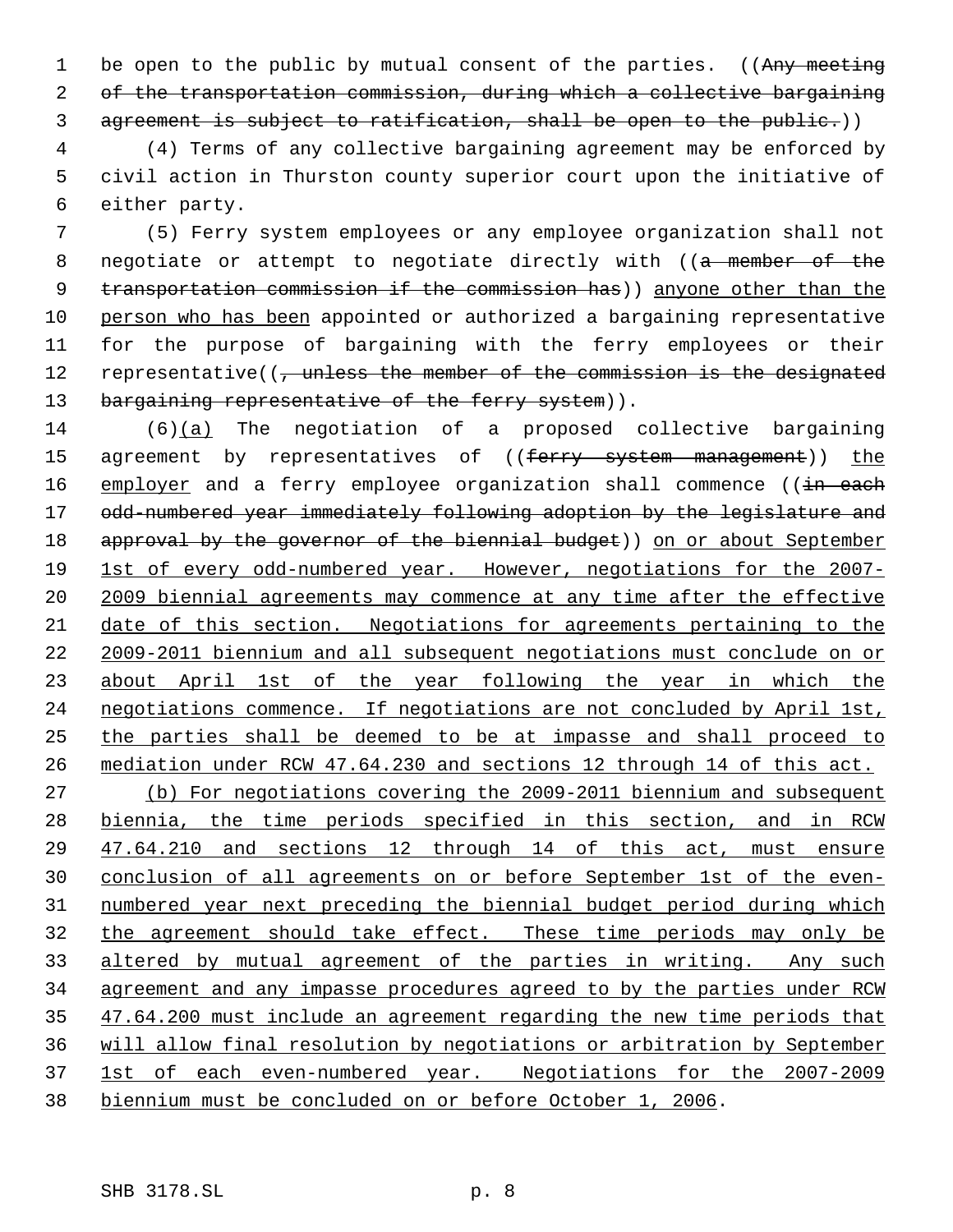(7) Until a new collective bargaining agreement is ((negotiated, or 2 until an award is made by the arbitrator)) in effect, the terms and conditions of the previous collective bargaining agreement shall remain 4 in force. ((The wage and benefit provisions of any collective bargaining agreement, or arbitrator's award in lieu thereof, that is concluded after July 1st of an odd-numbered year shall be retroactive 7 to July 1st.)) It is the intent of this section that the collective bargaining agreement or arbitrator's award shall commence on July 1st of each odd-numbered year and shall terminate on June 30th of the next odd-numbered year to coincide with the ensuing biennial budget year, as 11 defined by RCW 43.88.020(7), to the extent practical. It is further 12 the intent of this section that all collective bargaining agreements be 13 concluded by September 1st of the even-numbered year before the commencement of the biennial budget year during which the agreements 15 are to be in effect.

 (8) ((Any ferry union contract terminating before July 1, 1983, 17 shall, with the agreement of the parties, remain in effect until a contract can be concluded under RCW 47.64.006, 47.64.011, and 47.64.120 19 through 47.64.280. The contract may be retroactive to the expiration date of the prior contract, and the cost to the department of three months retroactive compensation and benefits for this 1983 contract negotiation only shall not be included in calculating the limitation 23 imposed by RCW 47.64.180. If the parties cannot agree to contract extension, any increase agreed to for the three-month period shall be included in calculating the limit imposed by RCW 47.64.180.

 (9) Any ferry union contract which would terminate after July 1, 1983, may, by agreement of the parties, be terminated as of July 1, 1983, and a new contract concluded pursuant to RCW 47.64.006, 47.64.011, and 47.64.120 through 47.64.280. Any contract terminating after July 1, 1983, is subject to this chapter only upon its expiration and shall not be renewed for a period beyond July 1, 1985.)) (a) The governor shall submit a request either for funds necessary to implement the collective bargaining agreements including, but not limited to, the compensation and fringe benefit provisions or for legislation necessary 35 to implement the agreement, or both. Requests for funds necessary to implement the collective bargaining agreements shall not be submitted 37 to the legislature by the governor unless such requests: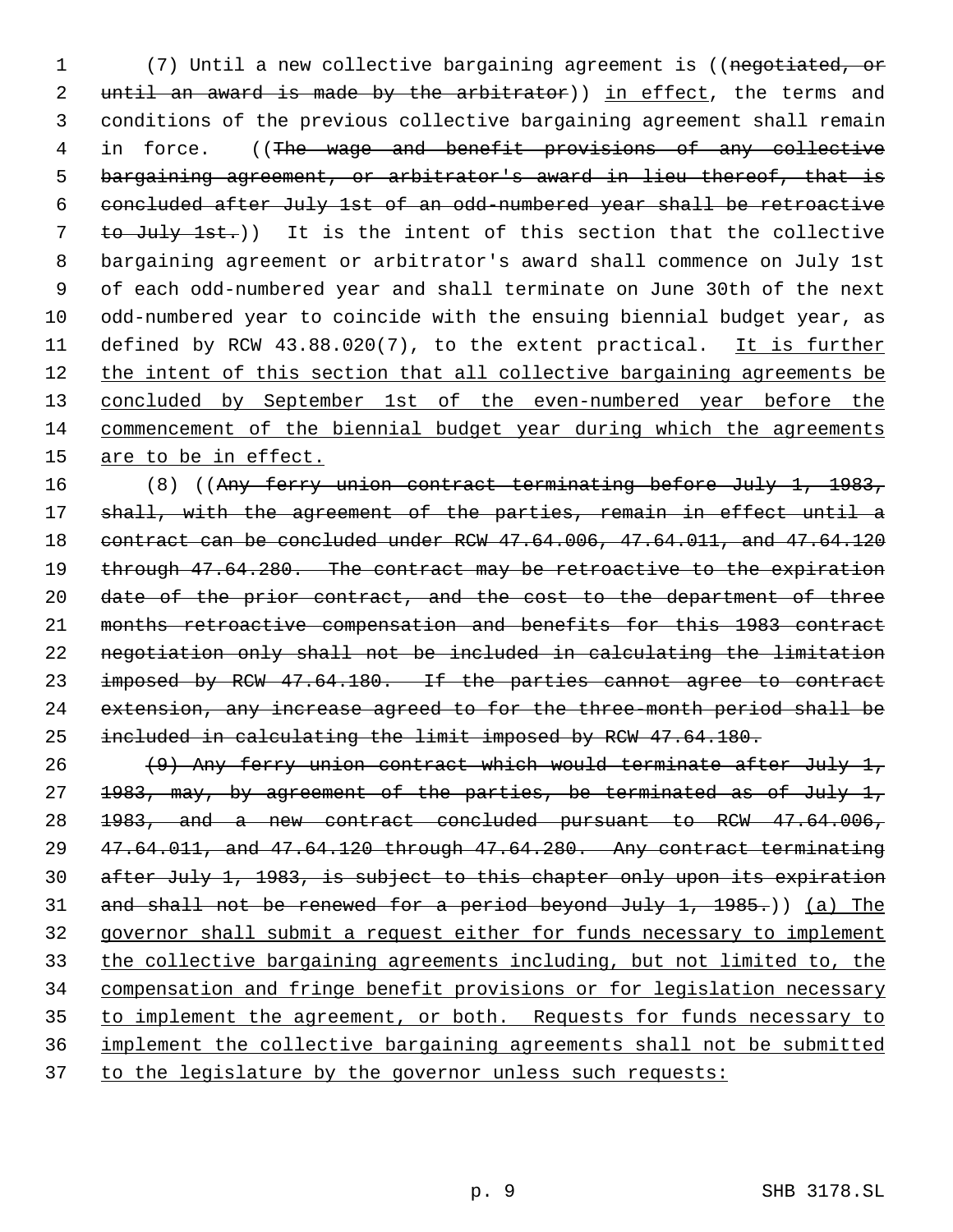(i) Have been submitted to the director of the office of financial management by October 1st before the legislative session at which the requests are to be considered; and

 (ii) Have been certified by the director of the office of financial management as being feasible financially for the state.

 (b) The governor shall submit a request either for funds necessary to implement the arbitration awards or for legislation necessary to implement the arbitration awards, or both. Requests for funds necessary to implement the arbitration awards shall not be submitted to the legislature by the governor unless such requests have been submitted to the director of the office of financial management by October 1st before the legislative session at which the requests are to be considered.

 (c) The legislature shall approve or reject the submission of the request for funds necessary to implement the collective bargaining agreements or arbitration awards as a whole for each agreement or award. The legislature shall not consider a request for funds to implement a collective bargaining agreement or arbitration award unless the request is transmitted to the legislature as part of the governor's budget document submitted under RCW 43.88.030 and 43.88.060. If the legislature rejects or fails to act on the submission, either party may reopen all or part of the agreement and award or the exclusive bargaining representative may seek to implement the procedures provided for in RCW 47.64.210 and section 12 of this act.

 (9) If, after the compensation and fringe benefit provisions of an agreement are approved by the legislature, a significant revenue shortfall occurs resulting in reduced appropriations, as declared by proclamation of the governor or by resolution of the legislature, both parties shall immediately enter into collective bargaining for a mutually agreed upon modification of the agreement.

 **Sec. 7.** RCW 47.64.200 and 1983 c 15 s 11 are each amended to read as follows:

 As the first step in the performance of their duty to bargain, 34 ((ferry system management)) the employer and the employee organization 35 shall endeavor to agree upon impasse procedures. ((The agreement shall provide for implementation of these impasse procedures not later than 37 July 1st in each odd-numbered year following enactment of the biennial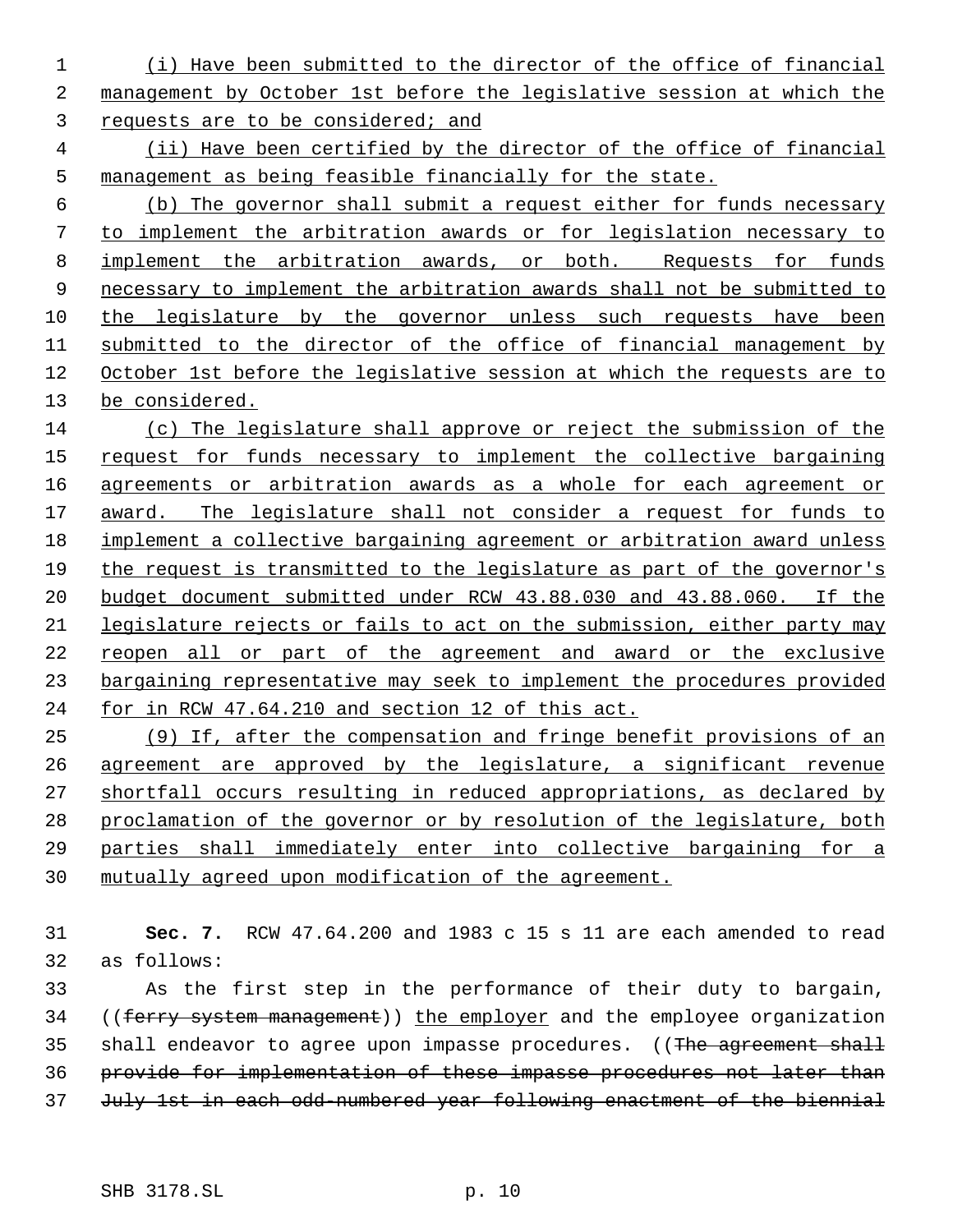1 budget.)) Unless otherwise agreed to by the employee organization and 2 the employer in their impasse procedures, the arbitrator or panel is 3 limited to selecting the most reasonable offer, in its judgment, of the 4 final offers on each impasse item submitted by the parties. The employee organization and the employer may mutually agree to the impasse procedure under which the arbitrator or panel may issue a decision it deems just and appropriate with respect to each impasse 8 item. If the parties fail to agree upon impasse procedures under this 9 section, the impasse procedures provided in RCW 47.64.210 ((through)) and 47.64.230 and sections 12 through 14 of this act apply. It is unlawful for either party to refuse to participate in the impasse 12 procedures provided in RCW 47.64.210 ((through)) and 47.64.230 and 13 sections 12 through 14 of this act.

 **Sec. 8.** RCW 47.64.210 and 1983 c 15 s 12 are each amended to read as follows:

 In the absence of an impasse agreement between the parties or the 17 failure of either party to utilize its procedures by ((August)) April 18 1st in ((each odd-numbered year, the marine employees' commission  $shall, upon the request of either party,$ ) the even-numbered year preceding the biennium, either party may request the commission to appoint an impartial and disinterested person to act as mediator 22 ((pursuant to RCW 47.64.280)). It is the function of the mediator to bring the parties together to effectuate a settlement of the dispute, but the mediator shall not compel the parties to agree.

 **Sec. 9.** RCW 47.64.220 and 1999 c 256 s 1 are each amended to read as follows:

 (1) Prior to collective bargaining and for purposes of collective 28 bargaining and arbitration, the ((marine employees<sup>1</sup>)) commission shall conduct a salary survey. The results of the survey shall be published in a report which shall be a public document comparing wages, hours, employee benefits, and conditions of employment of involved ferry employees with those of public and private sector employees in states along the west coast of the United States, including Alaska, and in British Columbia doing directly comparable but not necessarily identical work, giving consideration to factors peculiar to the area and the classifications involved. Such survey report shall be for the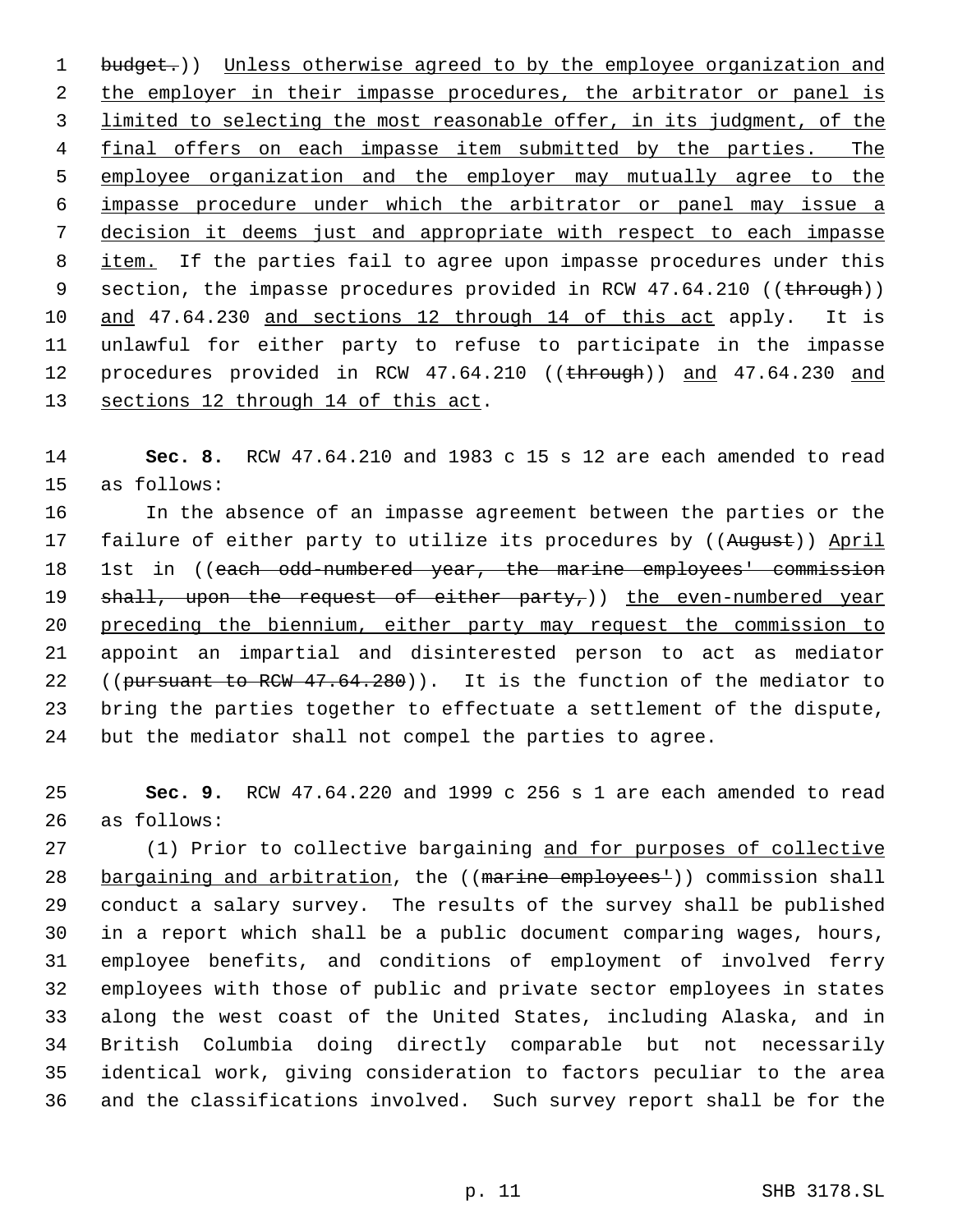purpose of disclosing generally prevailing levels of compensation, benefits, and conditions of employment. It shall be used to guide generally but not to define or limit collective bargaining between the 4 parties. ((The commission shall make such other findings of fact as 5 the parties may request during bargaining or impasse.))

6 (2) ((Except as provided in subsection  $(3)$  of this section,)) Salary and employee benefit information collected from private employers that identifies a specific employer with the salary and employee benefit rates which that employer pays to its employees is not subject to public disclosure under chapter 42.17 RCW.

11  $((3)$  A person or entity, having reason to believe that the salary 12 survey results are inaccurate, may submit a petition to the state 13 auditor requesting an audit of the data upon which the salary survey 14 results are based. The state auditor shall review and analyze all data 15 collected for the salary survey, including proprietary information, but is prohibited from disclosing the salary survey data to any other 17 person or entity, except by court order.))

 **Sec. 10.** RCW 47.64.220 and 2005 c 274 s 308 are each amended to read as follows:

 (1) Prior to collective bargaining and for purposes of collective 21 bargaining and arbitration, the ((marine employees<sup>1</sup>)) commission shall conduct a salary survey. The results of the survey shall be published in a report which shall be a public document comparing wages, hours, employee benefits, and conditions of employment of involved ferry employees with those of public and private sector employees in states along the west coast of the United States, including Alaska, and in British Columbia doing directly comparable but not necessarily identical work, giving consideration to factors peculiar to the area and the classifications involved. Such survey report shall be for the purpose of disclosing generally prevailing levels of compensation, benefits, and conditions of employment. It shall be used to guide generally but not to define or limit collective bargaining between the 33 parties. ((The commission shall make such other findings of fact as 34 the parties may request during bargaining or impasse.))

35 (2) ((Except as provided in subsection  $(3)$  of this section,)) Salary and employee benefit information collected from private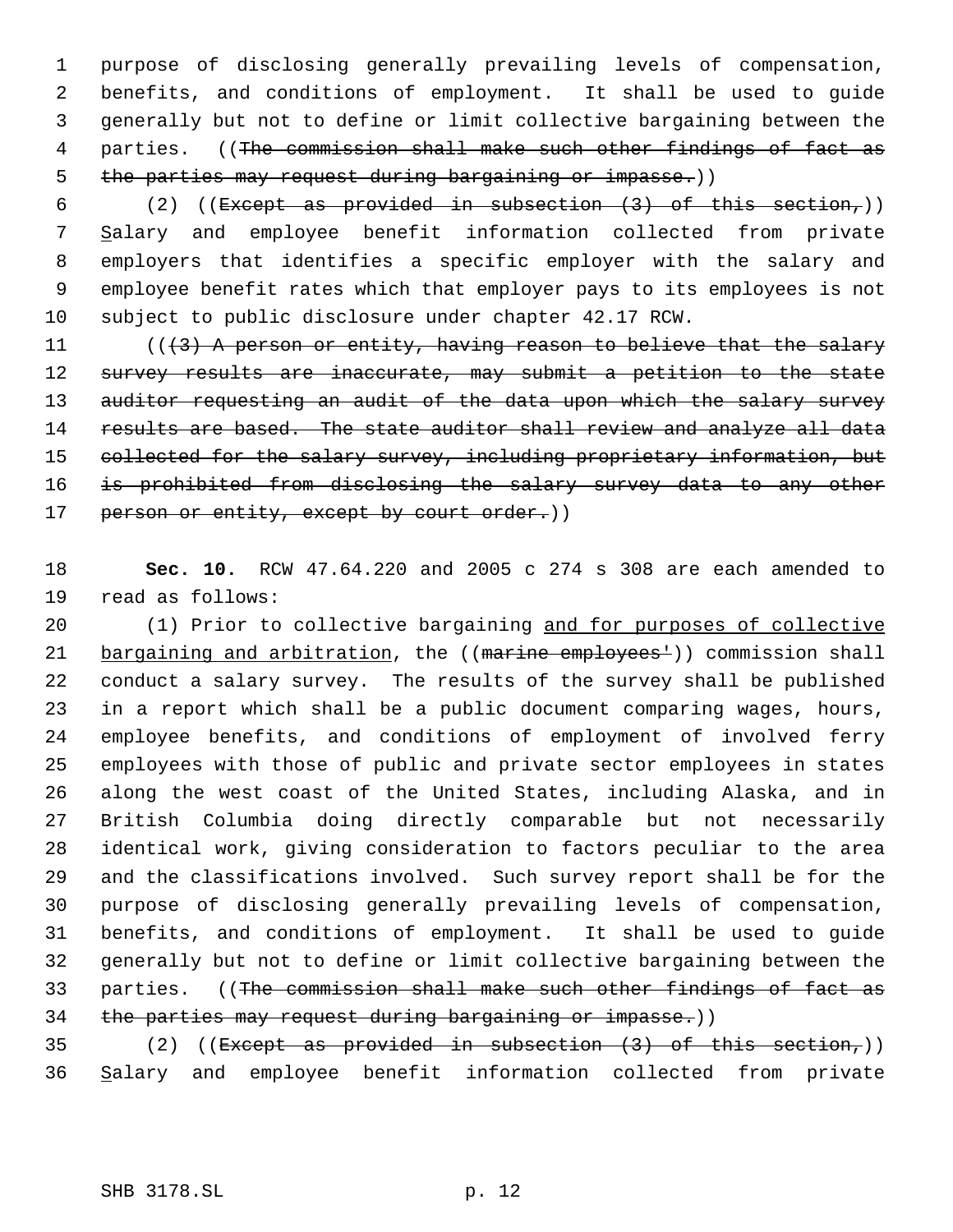employers that identifies a specific employer with the salary and employee benefit rates which that employer pays to its employees is not subject to public disclosure under chapter 42.56 RCW.

 (((3) A person or entity, having reason to believe that the salary 5 survey results are inaccurate, may submit a petition to the state auditor requesting an audit of the data upon which the salary survey results are based. The state auditor shall review and analyze all data 8 collected for the salary survey, including proprietary information, but 9 is prohibited from disclosing the salary survey data to any other 10 person or entity, except by court order.))

 **Sec. 11.** RCW 47.64.230 and 1983 c 15 s 14 are each amended to read as follows:

13 By mutual agreement, the parties may waive mediation ((and fact-14 finding, as provided for in RCW 47.64.210 and 47.64.220,)) and proceed 15 with binding arbitration as provided for in ((RCW 47.64.240)) the impasse procedures agreed to under RCW 47.64.200 or in sections 12 through 14 of this act, as applicable. The waiver shall be in writing and be signed by the representatives of the parties.

 NEW SECTION. **Sec. 12.** A new section is added to chapter 47.64 RCW to read as follows:

 (1) If an agreement has not been reached following a reasonable period of negotiations and, when applicable, mediation, but in either event by April 15th, upon the recommendation of the assigned mediator that the parties remain at impasse, all impasse items shall be submitted to arbitration under this section. The issues for arbitration shall be limited to the issues certified by the commission.

 (2) The parties may agree to submit the dispute to a single arbitrator, whose authority and duties shall be the same as those of an arbitration panel. If the parties cannot agree on the arbitrator within five working days, the selection shall be made under subsection (3) of this section. The full costs of arbitration under this section shall be shared equally by the parties to the dispute.

 (3) Within seven days following the issuance of the determination of the commission, each party shall name one person to serve as its arbitrator on the arbitration panel. The two members so appointed shall meet within seven days following the appointment of the later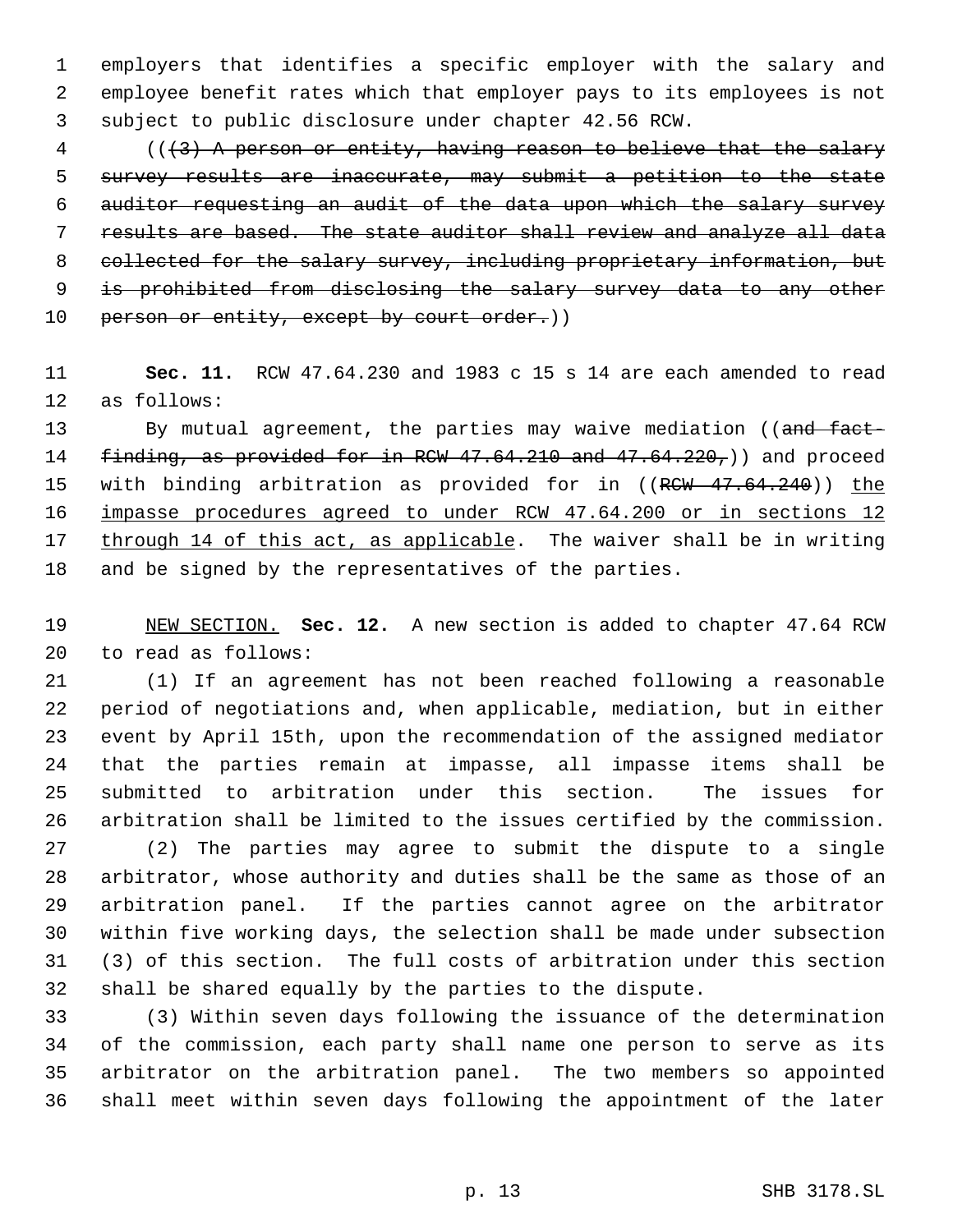appointed member to attempt to choose a third member to act as the neutral chair of the arbitration panel. Upon the failure of the arbitrators to select a neutral chair within seven days, either party may apply to the federal mediation and conciliation service, or the American arbitration association to provide a list of five qualified arbitrators from which the neutral chair shall be chosen. Each party shall pay the fees and expenses of its arbitrator, and the fees and expenses of the neutral chair shall be shared equally between the parties.

 (4) In consultation with the parties, the arbitrator or arbitration panel shall promptly establish a date, time, and place for a hearing and shall provide reasonable notice thereof to the parties to the dispute. The parties shall exchange final positions in writing, with copies to the arbitrator or arbitration panel, with respect to every issue to be arbitrated, on a date mutually agreed upon, but in no event later than ten working days before the date set for hearing. A hearing, which shall be informal, shall be held, and each party shall have the opportunity to present evidence and make argument. No member of the arbitration panel may present the case for a party to the proceedings. The rules of evidence prevailing in judicial proceedings may be considered, but are not binding, and any oral testimony or documentary evidence or other data deemed relevant by the chair of the arbitration panel may be received in evidence. A recording of the proceedings shall be taken. The arbitration panel has the power to administer oaths, require the attendance of witnesses, and require the production of such books, papers, contracts, agreements, and documents as may be deemed by the panel to be material to a just determination of the issues in dispute. If any person refuses to obey a subpoena issued by the arbitration panel, or refuses to be sworn or to make an affirmation to testify, or any witness, party, or attorney for a party is guilty of any contempt while in attendance at any hearing held hereunder, the arbitration panel may invoke the jurisdiction of the superior court in the county where the labor dispute exists, and the court has jurisdiction to issue an appropriate order. Any failure to obey the order may be punished by the court as a contempt thereof.

 (5) The neutral chair shall consult with the other members of the arbitration panel, if a panel has been created. Within thirty days following the conclusion of the hearing, the neutral chair shall make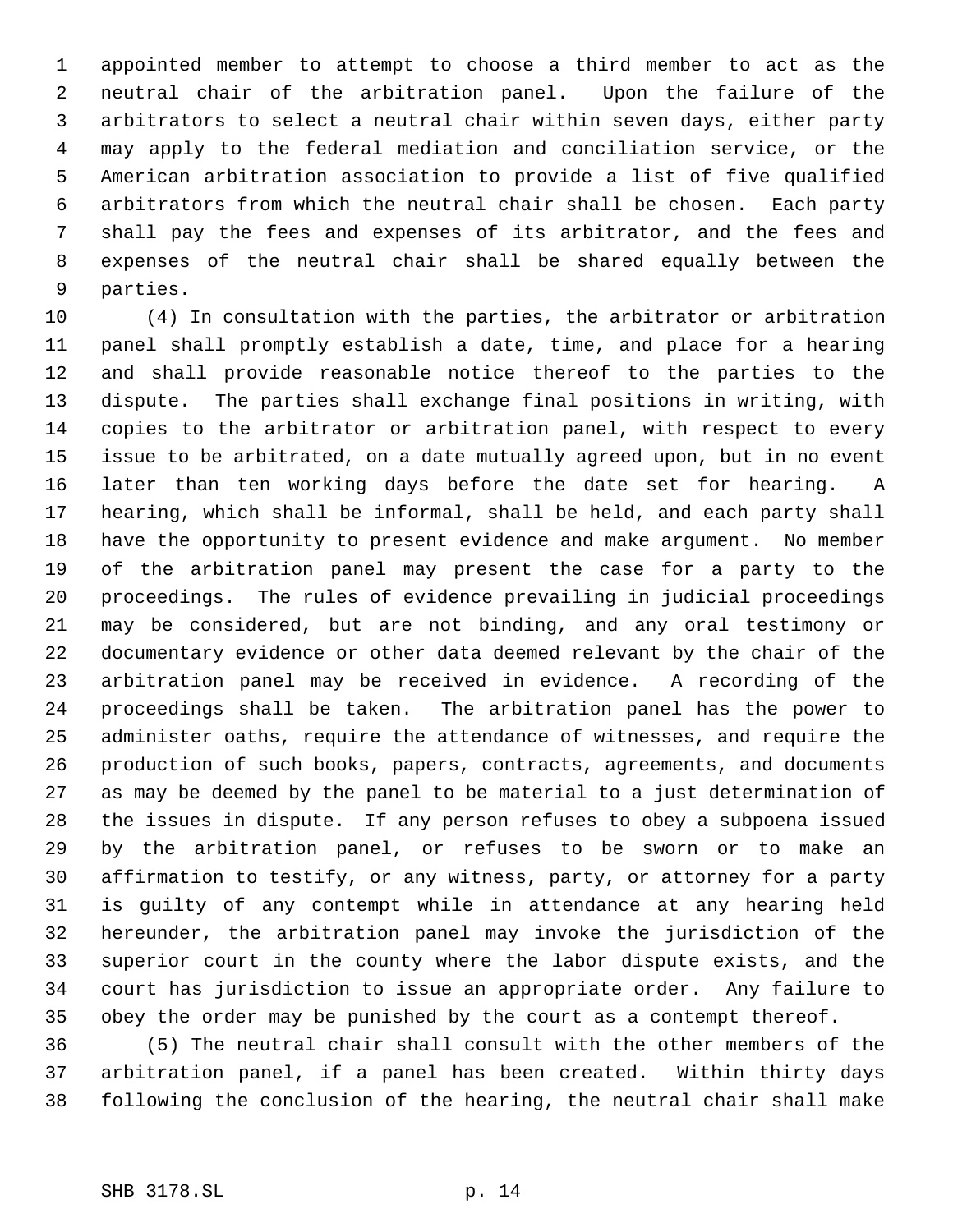written findings of fact and a written determination of the issues in dispute, based on the evidence presented. A copy thereof shall be served on each of the other members of the arbitration panel, and on each of the parties to the dispute. That determination is final and binding upon both parties, subject to review by the superior court upon the application of either party solely upon the question of whether the decision of the panel was arbitrary or capricious.

 NEW SECTION. **Sec. 13.** A new section is added to chapter 47.64 RCW to read as follows:

 An interest arbitration proceeding under section 12 of this act exercises a state function and is, for the purposes of this chapter, functioning as a state agency. Chapter 34.05 RCW does not apply to an interest arbitration proceeding under this chapter.

 NEW SECTION. **Sec. 14.** A new section is added to chapter 47.64 RCW to read as follows:

 (1) The mediator, arbitrator, or arbitration panel may consider only matters that are subject to bargaining under this chapter.

 (2) The decision of an arbitrator or arbitration panel is not binding on the legislature and, if the legislature does not approve the funds necessary to implement provisions pertaining to compensation and fringe benefit provisions of an arbitrated collective bargaining agreement, is not binding on the state, the department of transportation, or the ferry employee organization.

 (3) In making its determination, the arbitrator or arbitration panel shall be mindful of the legislative purpose under RCW 47.64.005 and 47.64.006 and, as additional standards or guidelines to aid it in reaching a decision, shall take into consideration the following factors:

 (a) Past collective bargaining contracts between the parties including the bargaining that led up to the contracts;

(b) The constitutional and statutory authority of the employer;

(c) Stipulations of the parties;

 (d) The results of the salary survey as required in RCW 47.64.220; (e) Comparison of wages, hours, employee benefits, and conditions of employment of the involved ferry employees with those of public and private sector employees in states along the west coast of the United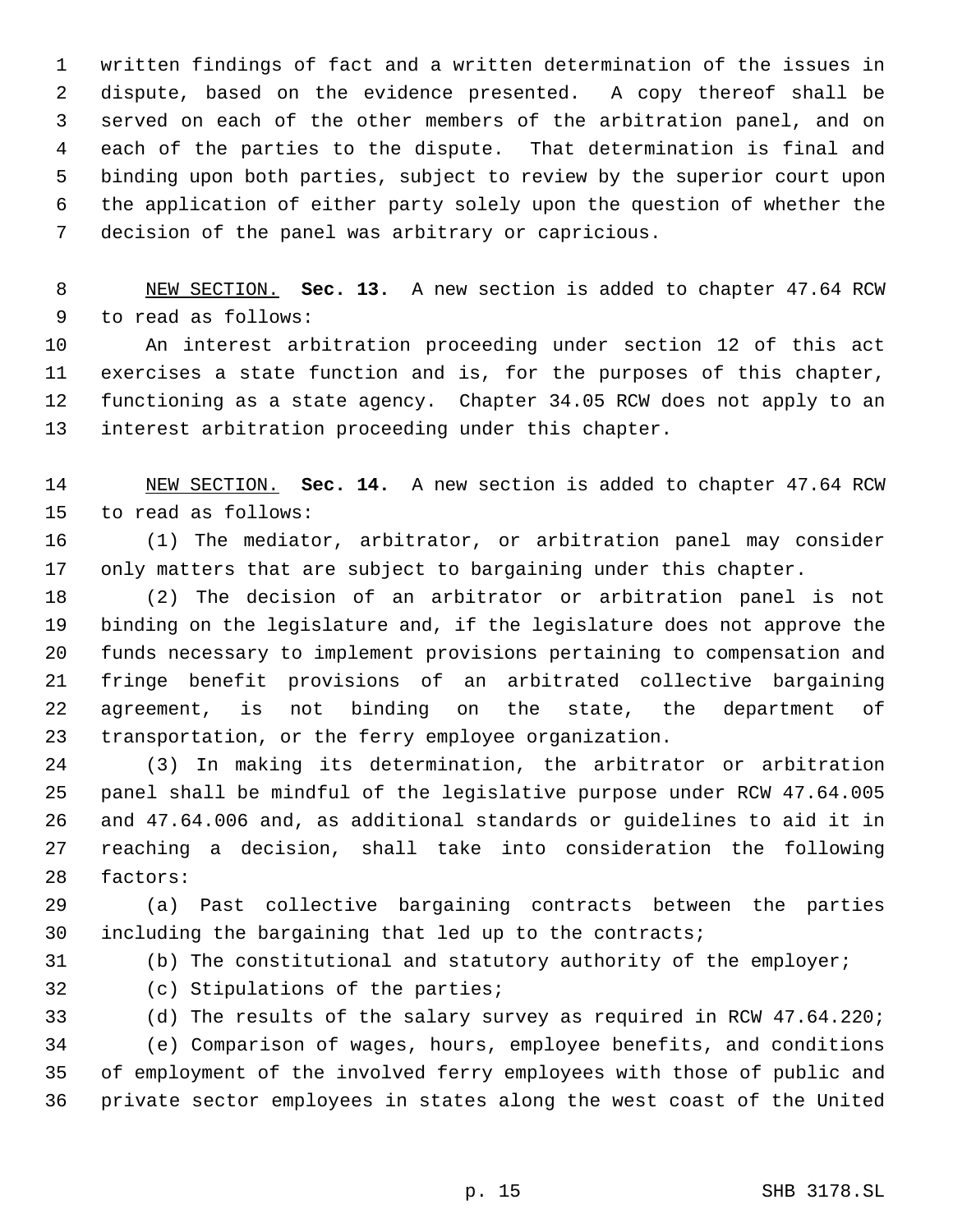States, including Alaska, and in British Columbia doing directly comparable but not necessarily identical work, giving consideration to factors peculiar to the area and the classifications involved;

 (f) Changes in any of the foregoing circumstances during the pendency of the proceedings;

 (g) The limitations on ferry toll increases and operating subsidies 7 as may be imposed by the legislature; and

 (h) Other factors that are normally or traditionally taken into consideration in the determination of matters that are subject to bargaining under this chapter.

 NEW SECTION. **Sec. 15.** A new section is added to chapter 47.64 RCW to read as follows:

 Collective bargaining under this act may not be for the purposes of making a collective bargaining agreement take effect before July 1, 2007. No party may engage in collective bargaining under this act to amend a collective bargaining agreement in effect on the effective date of this section. A collective bargaining agreement or amendment thereto entered into under this act shall not be effective before July 1, 2007, and may not have any retroactive effect.

 NEW SECTION. **Sec. 16.** (1) This act applies prospectively only and not retroactively. It applies to collective bargaining agreements, the negotiations of collective bargaining agreements, mediations, arbitrations, and other actions under this act that arise or are commenced on or after the effective date of this section.

 (2) This act does not apply to collective bargaining agreements, either in effect or for which the negotiations have begun, or mediations and arbitrations that arose or commenced under this chapter before the effective date of this section. Such collective bargaining agreements and related proceedings must be administered in accordance with the authorities, rules, and procedures that were established under this chapter as it existed before the effective date of this section. The repealers in section 19 of this act do not affect any existing right acquired, or liability or obligation incurred, under the statutes repealed or under any rule or order adopted under those statutes, nor do they affect any proceeding instituted under them.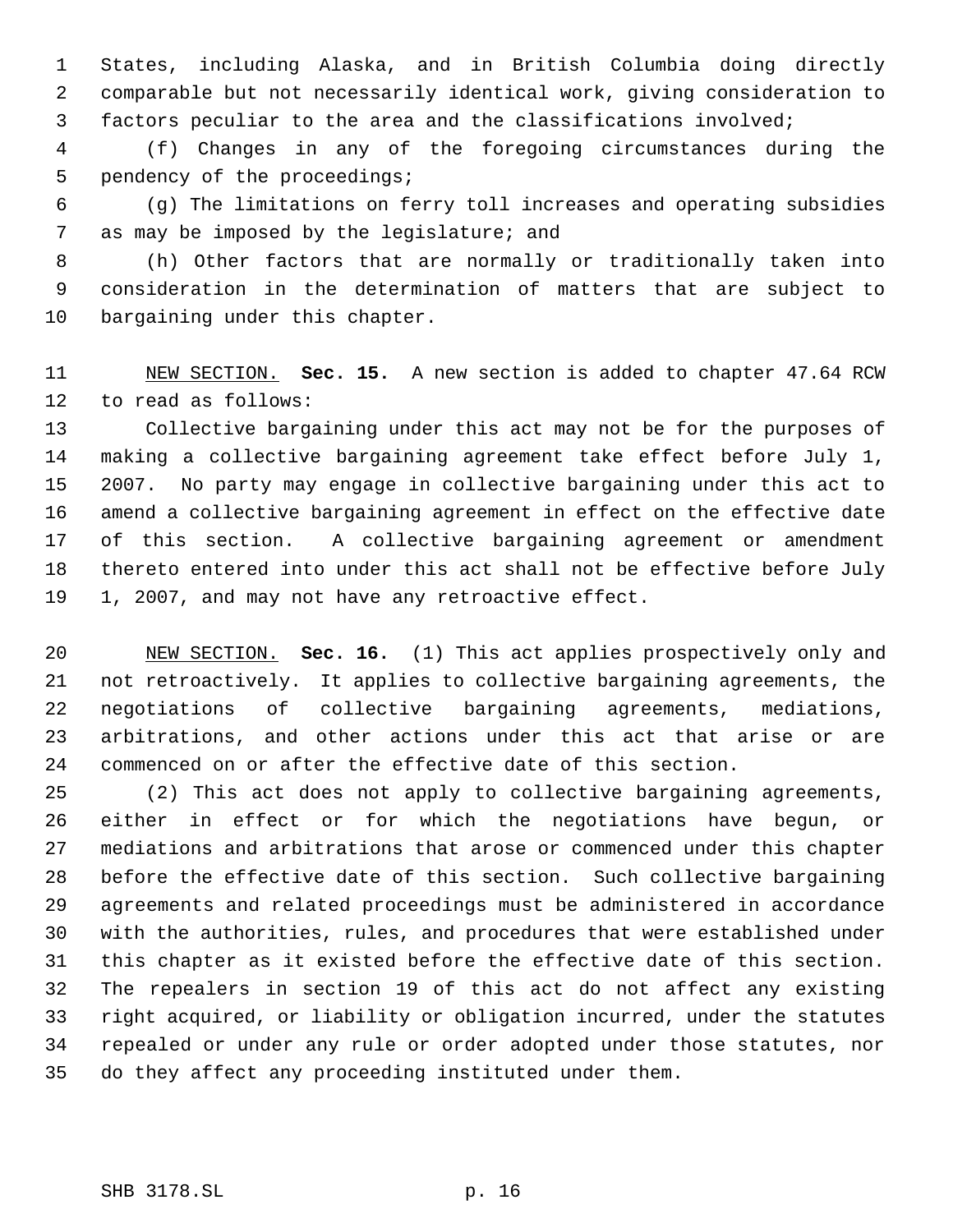**Sec. 17.** RCW 47.64.270 and 1995 1st sp.s. c 6 s 6 are each amended to read as follows:

 Absent a collective bargaining agreement to the contrary, the department of transportation shall provide contributions to insurance and health care plans for ferry system employees and dependents, as determined by the state health care authority, under chapter 41.05 RCW; 7 and the ((ferry system management)) employer and employee organizations may collectively bargain for other insurance and health care plans, and employer contributions may exceed that of other state agencies as 10 provided in RCW  $41.05.050$  ( $\sqrt{ }$  subject to RCW  $47.64.180$ )). To the extent that ferry employees by bargaining unit have absorbed the required offset of wage increases by the amount that the employer's contribution for employees' and dependents' insurance and health care plans exceeds that of other state general government employees in the 1985-87 fiscal biennium, employees shall not be required to absorb a further offset except to the extent the differential between employer contributions for those employees and all other state general government employees increases during any subsequent fiscal biennium. If such differential increases in the 1987-89 fiscal biennium or the 1985-87 offset by bargaining unit is insufficient to meet the required deduction, the amount available for compensation shall be reduced by bargaining unit by the amount of such increase or the 1985-87 shortage in the required offset. Compensation shall include all wages and employee benefits.

 **Sec. 18.** RCW 47.64.280 and 1984 c 287 s 95 are each amended to read as follows:

 (1) There is created the marine employees' commission. The governor shall appoint the commission with the consent of the senate. The commission shall consist of three members: One member to be appointed from labor, one member from industry, and one member from the public who has significant knowledge of maritime affairs. The public 31 member shall be ((chairman)) chair of the commission. One of the original members shall be appointed for a term of three years, one for a term of four years, and one for a term of five years. Their successors shall be appointed for terms of five years each, except that any person chosen to fill a vacancy shall be appointed only for the 36 unexpired term of the member whom he or she succeeds. Commission members are eligible for reappointment. Any member of the commission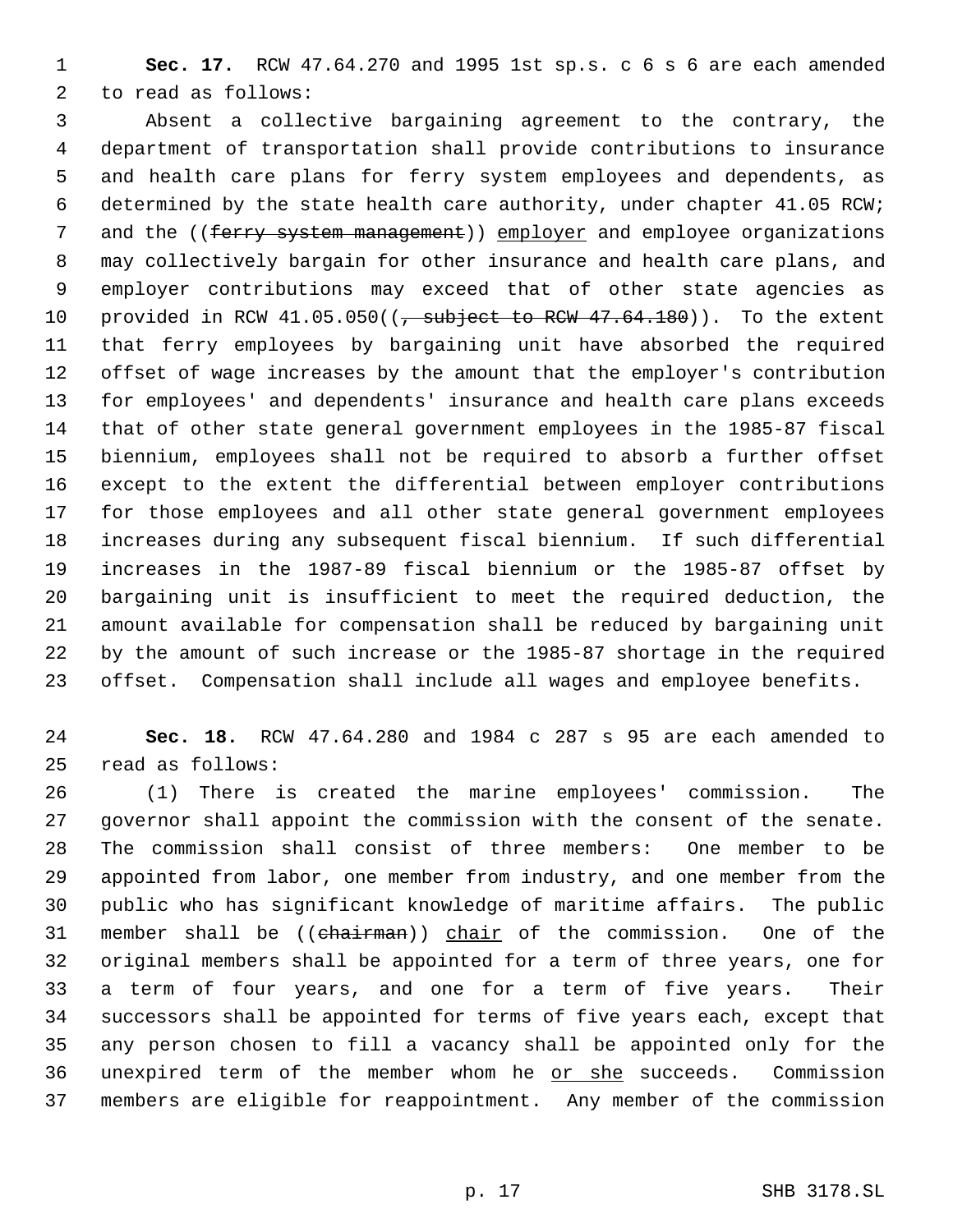may be removed by the governor, upon notice and hearing, for neglect of duty or malfeasance in office, but for no other cause. Commission members are not eligible for state retirement under chapter 41.40 RCW by virtue of their service on the commission. Members of the commission shall be compensated in accordance with RCW 43.03.250 and shall receive reimbursement for official travel and other expenses at the same rate and on the same terms as provided for the transportation commission by RCW 47.01.061. The payments shall be made from the Puget Sound ferry operations account.

10 (2) The ((marine employees<sup>1</sup>)) commission shall: (a) Adjust all complaints, grievances, and disputes between labor and management arising out of the operation of the ferry system as provided in RCW 47.64.150; (b) provide for impasse mediation as required in RCW 14 47.64.210; (c) ((conduct fact-finding and)) provide salary surveys as 15 required in RCW 47.64.220; and (d) ((provide for the selection of an 16 impartial arbitrator as)) perform those duties required in ((RCW 17 47.64.240(5)) section 12 of this act.

 (3) $(a)$  In adjudicating all complaints, grievances, and disputes, the party claiming labor disputes shall, in writing, notify the 20 ((marine employees<sup>1</sup>)) commission, which shall make careful inquiry into the cause thereof and issue an order advising the ferry employee, or the ferry employee organization representing him or her, and the department of transportation, as to the decision of the commission.

24 (b) The parties are entitled to offer evidence relating to disputes at all hearings conducted by the commission. The orders and awards of the commission are final and binding upon any ferry employee or employees or their representative affected thereby and upon the department.

 (c) The commission shall adopt rules of procedure under chapter 34.05 RCW.

31 (d) The commission has the authority to subpoena any ferry employee or employees, or their representatives, and any member or representative of the department, and any witnesses. The commission may require attendance of witnesses and the production of all pertinent records at any hearings held by the commission. The subpoenas of the commission are enforceable by order of any superior court in the state of Washington for the county within which the proceeding may be